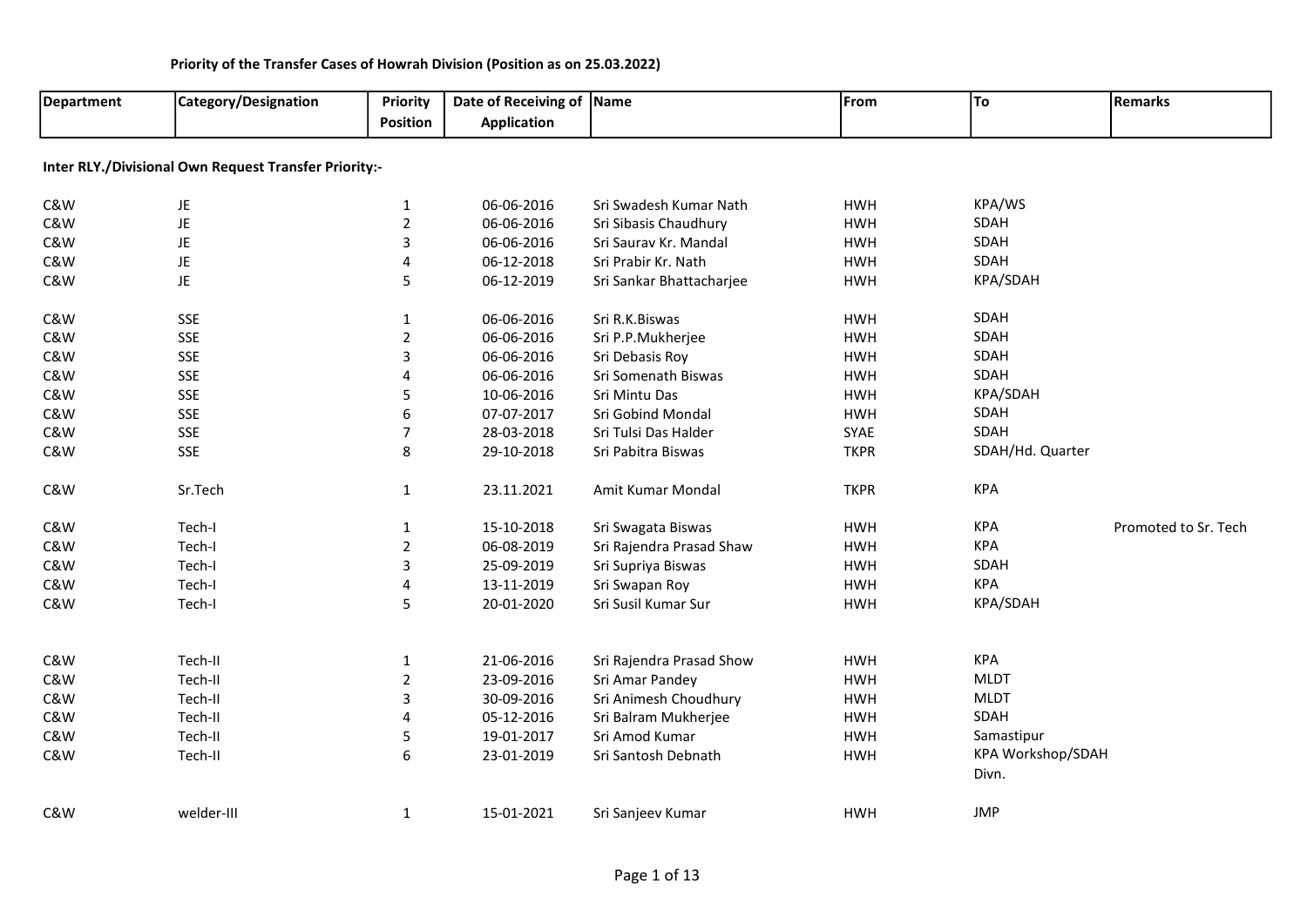| <b>Department</b> | Category/Designation | Priority       | Date of Receiving of Name |                         | From       | To                 | <b>Remarks</b> |
|-------------------|----------------------|----------------|---------------------------|-------------------------|------------|--------------------|----------------|
|                   |                      | Position       | <b>Application</b>        |                         |            |                    |                |
| C&W               | Tech-III(welder)     | $\overline{2}$ | 25/-08/2021               | Sri Chandgopal Datta    | <b>HWH</b> | <b>JMP</b>         |                |
|                   |                      |                |                           |                         |            |                    |                |
| C&W               | Tech-III             | $\mathbf{1}$   | 28.02-2019                | Madhurendra Kumar       | <b>HWH</b> | RRB MFP (any stn.  |                |
|                   |                      |                |                           |                         |            | Between - MFP, MTR |                |
|                   |                      |                |                           |                         |            | CAA, MAI, BMKI &   |                |
|                   |                      |                |                           |                         |            | SPJ in ECR)        |                |
| C&W               | Tech-III             | $\overline{2}$ | 07-09-2019                | Ramesh Kumar            | <b>HWH</b> | Delhi Div./NR      |                |
| C&W               | Tech-III             | 3              | 20.12.2021                | Pintu Mondal            | <b>HWH</b> | SDAH               |                |
|                   |                      |                |                           |                         |            |                    |                |
| C&W               | Painter Gr. I        | $\mathbf{1}$   | 20-12-2019                | Sri Naresh Pal          | <b>HWH</b> | Ambala Divn./NR    |                |
|                   |                      |                |                           |                         |            |                    |                |
| C&W               | Carpenter Gr. II     | $\mathbf{1}$   | 07-11-2019                | Sri Mahadev             | <b>HWH</b> | CWM/LLH            |                |
|                   |                      |                |                           |                         |            |                    |                |
| C&W               | Fitter Gr.-III       | $\mathbf{1}$   | 28-05-2021                | Sri Vikash Kumar        | <b>RPH</b> | <b>HWH</b>         |                |
| C&W               | Fitter Gr.-III       | $\mathbf 2$    | 09-06-2021                | Sri Debasish Biswas     | <b>BWN</b> | <b>HWH</b>         |                |
| C&W               | Fitter Gr.-III       | 3              | 21-06-2021                | Sri Shubhankar Mondal   | <b>PKR</b> | <b>HWH</b>         |                |
| C&W               | Fitter Gr.-III       | 4              | 21-06-2021                | Sri Hirak Mallick       | <b>PKR</b> | <b>HWH</b>         |                |
| C&W               | Fitter Gr.-III       | 5              | 24-06-2021                | Sri Loknath Das         | <b>RPH</b> | <b>HWH</b>         |                |
| C&W               | Fitter Gr.-III       | 6              | 08-10-2021                | Sri Sankar Mridha       | <b>RPH</b> | <b>HWH</b>         |                |
| C&W               | Fitter Gr.-III       | 7              | 20-10-2021                | Sri Sathi Mondal        | <b>HWH</b> | CWM/KPA            |                |
| C&W               | Fitter Gr.-III       | 8              | 26-10-2021                | Sri Utpal Sarkar        | <b>RPH</b> | <b>HWH</b>         |                |
| C&W               | Fitter Gr.-III       | 9              | 26-10-2021                | Sri Shekhar Das         | <b>RPH</b> | <b>HWH</b>         |                |
| C&W               | Fitter Gr.-III       | 10             | 26-10-2021                | Sri Ranjesh Kumar       | <b>RPH</b> | <b>HWH</b>         |                |
| C&W               | HELPER-(C&W)         | $\mathbf 1$    | 14-12-2015                | Sri Rakesh Kr. Gupta    | <b>HWH</b> | <b>MLDT</b>        |                |
| C&W               | HELPER-(C&W)         | $\overline{2}$ | 12-09-2016                | Smt. Tutul Sarkar       | <b>HWH</b> | SDAH               |                |
| C&W               | HELPER-(C&W)         | 3              | 14-10-2016                | Smt. Supriya Sarkar     | <b>HWH</b> | SDAH               |                |
| C&W               | HELPER-(C&W)         | 4              | 08-11-2016                | Sri. Ravi Kumar         | <b>HWH</b> | CWM/JMP            |                |
| C&W               | HELPER-(C&W)         | 5              | 08-11-2016                | Sri Jayanta Biswas      | <b>HWH</b> | SDAH               |                |
| C&W               | HELPER-(C&W)         | 6              | 10-02-2017                | Sri Krisna Kumar        | <b>HWH</b> | CWM/JMP            |                |
| C&W               | HELPER-(C&W)         | 7              | 28-02-2017                | Sri Pranab Kumar        | <b>HWH</b> | <b>MLDT</b>        |                |
| C&W               | HELPER-(C&W)         | 8              | 21-04-2017                | Sri Uday Kumar          | <b>HWH</b> | HARNUAT/WS         |                |
| C&W               | HELPER-(C&W)         | 9              | 24-05-2017                | Sri Subior Kr. Talabdar | <b>HWH</b> | SDAH               |                |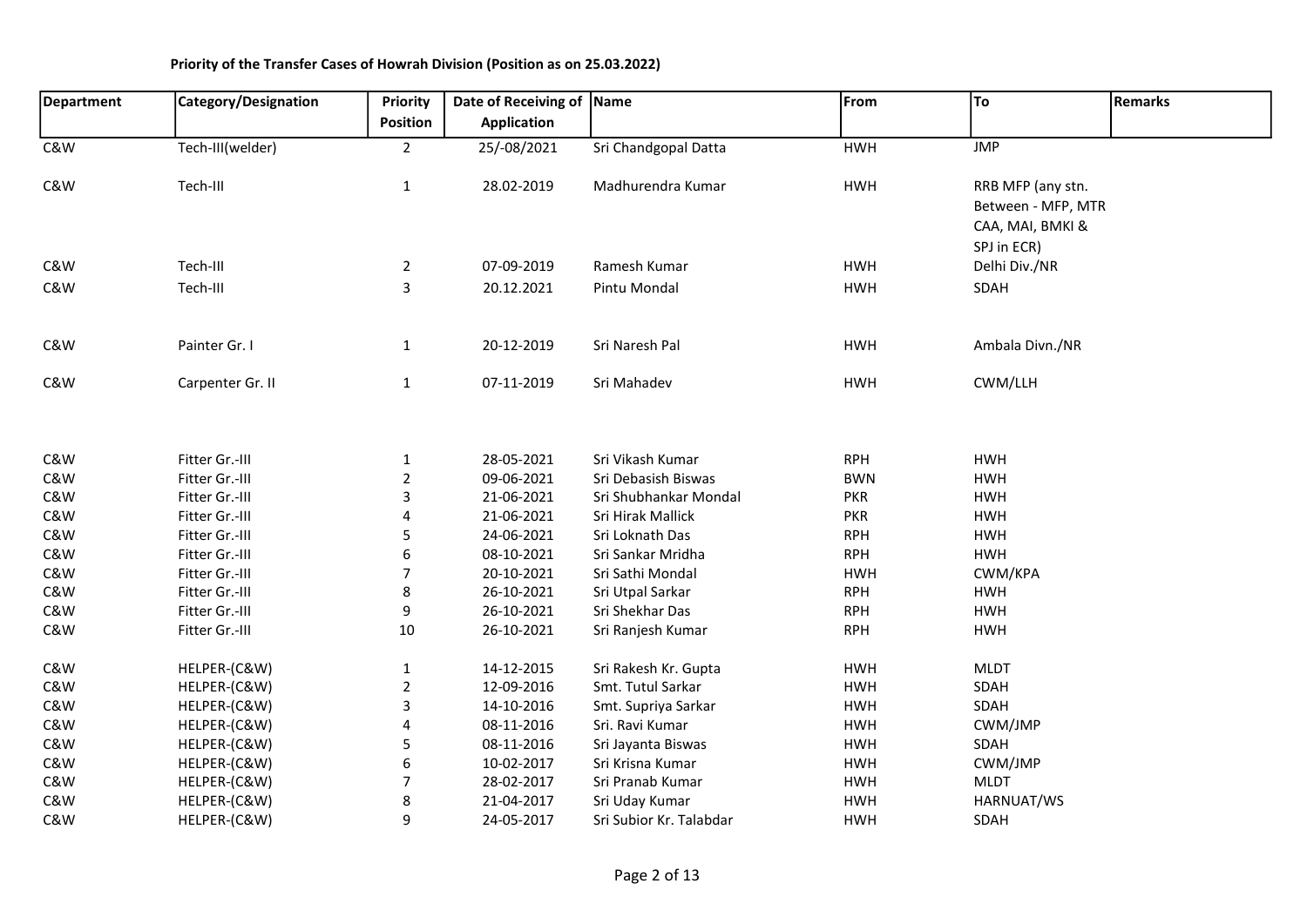#### Department | Category/Designation | Priority Position Date of Receiving of Application Name **From** To Remarks C&W HELPER-(C&W) 10 08-06-2017 Sri Surajit Paul HWH SDAH C&W HELPER-(C&W) 11 16-10-2017 Smt. Ponam kumari Sarma HWH CWM/LLH C&W HELPER-(C&W) 12 14-12-2017 Sri Bittu Biswas HWH SDAH C&W HELPER-(C&W) 13 19-02-2018 Sri Sasi Bhusan Singh HWH MLDT C&W HELPER-(C&W) 14 22-02-2018 Smt. Piya Das HWH CWM/LLH C&W HELPER-(C&W) 15 12-03-2018 Suman Sadhu Khan BDC SDAH C&W HELPER-(C&W) 16 04-04-2018 Sandip Dutta TKPR ASN C&W HELPER-(C&W) 17 04-04-2018 Debasish Mondal SYAE SDAH C&W HELPER-(C&W) 18 04-04-2018 Smt. Ituka Banerjee SYAE SDAH C&W HELPER-(C&W) 19 23-04-2018 Debasish Biswas SYAE SDAH C&W HELPER-(C&W) 20 23-04-2018 Smt. Sumit Ghosh SYAE SDAH C&W HELPER-(C&W) 21 21 May 2018 Ashok Kumar PKR PKR Harnaut C&W HELPER-(C&W) 22 06-08-2018 Imrana Parween HWH LKO/NER C&W HELPER-(C&W) 23 28-08-2018 Abhijit Barari HWH KPA/Workshop C&W HELPER-(C&W) 24 13-09-2018 Aman Raj HWH DNR Div./E.C.Rly C&W HELPER-(C&W) 25 19-09-2018 Sri Kishan Lsl Bhagat HWH KPA/W. or SDAH Divn C&W HELPER-(C&W) 26 27-09-2018 Santu Nath HWH SDAH C&W HELPER-(C&W) 27 27-09-2018 Dhananjay Lal HWH Harnaut/Workshop C&W HELPER-(C&W) 28 04-10-2018 Sri Ashis Kr. Shaw TKPR LLH/Workshop C&W HELPER-(C&W) 29 13-11-2018 Sri Sanjiv Kumar PKR JMP/Workshop C&W HELPER-(C&W) 30 13-11-2018 Sri Jeevan Kumar Mondal PKR MLDT Divn. Spouse Ground C&W HELPER-(C&W) 31 26-11-2018 Sri Dinesh Prasad Das PKR MLDT Divn. C&W HELPER-(C&W) 32 20-12-2018 Saddam Mondal HWH SDAH C&W HELPER-(C&W) 33 28-02-2019 Sri Subir Das HWH KPA Wrokshop/SDAH Div. C&W HELPER-(C&W) 34 28-02-2019 Sri Rupesh Kumar PKR Danapur Divn. C&W HELPER-(C&W) 35 28-02-2019 Sri Umesh Kumar AZ MLDT Div. C&W HELPER-(C&W) 36 01-05-2019 Smt. Gayatri Saha TKPR EMU CS SDAH Divn./ER C&W HELPER-(C&W) 37 22-05-2019 Sri Mithlesh Kr. Yadav HWH MLDT Div. C&W HELPER-(C&W) 38 11-07-2019 Sri Janirul Islam AZ LLH/Workshop C&W HELPER-(C&W) 39 23-09-2019 Sri Prodip Mondal TKPR CWMKGP/SCR C&W HELPER-(C&W) 40 19-12-2019 Sri Abhishek Prasad HG LLH/Workshop Mech.Power ALP/SR. ALP 19-04-2011 Shyam Babu Kumar RPH Samastipur/ECR Mech.Power ALP/SR. ALP 2 19-04-2011 Indra Bhusan Kumar RPH DNR/ECR Mech.Power ALP/SR. ALP 3 25-04-2011 Pintu Kumar RPH RPH DNR/ECR Mech.Power ALP/SR. ALP 1992 4 09-05-2011 Uma Shankar 1997 RPH DNR/E.CR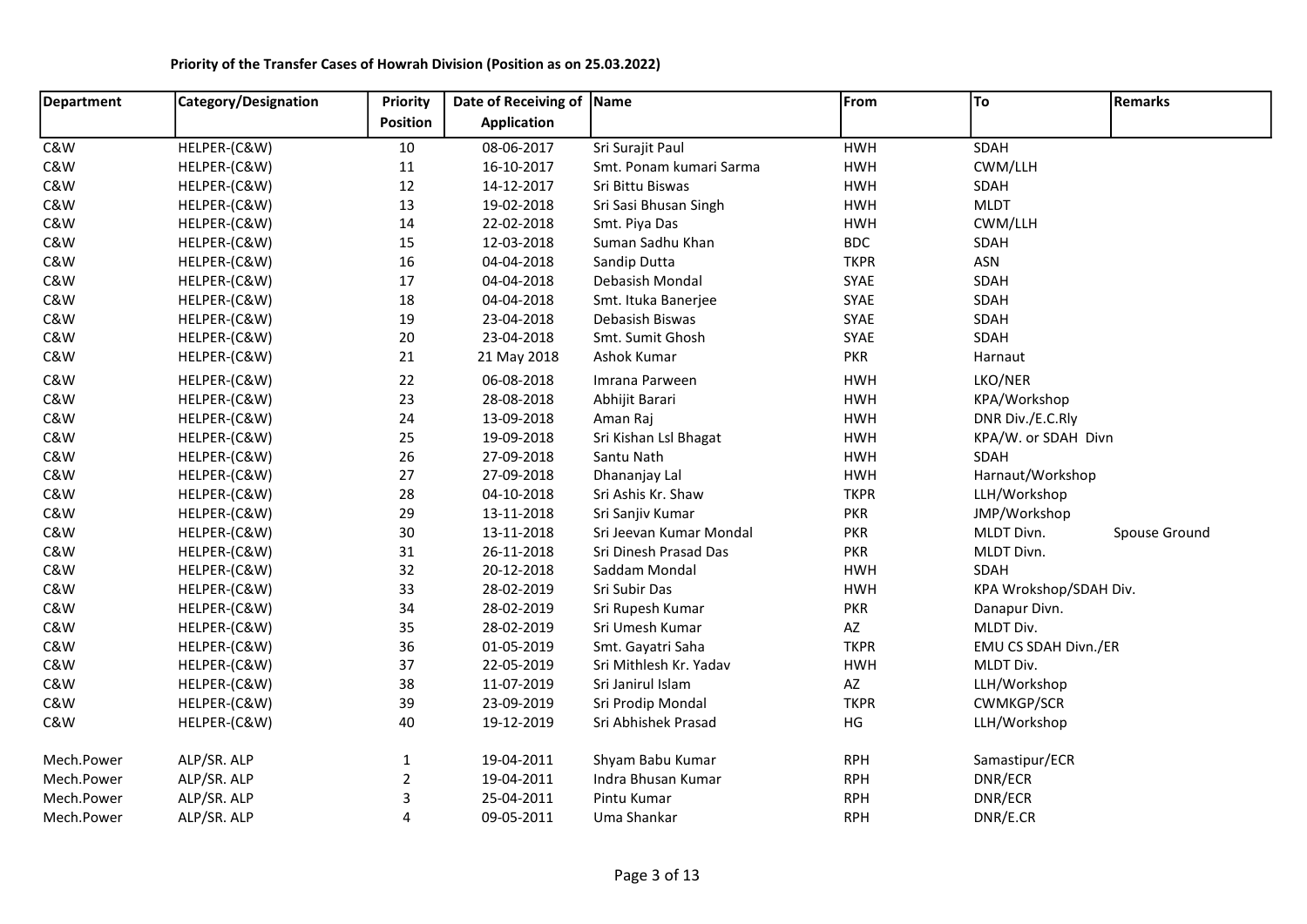| Department | Category/Designation | Priority         | Date of Receiving of Name |                                | From       | To             | Remarks |
|------------|----------------------|------------------|---------------------------|--------------------------------|------------|----------------|---------|
|            |                      | Position         | <b>Application</b>        |                                |            |                |         |
| Mech.Power | ALP/SR. ALP          | 5                | 09-05-2011                | Rajeev Kumar                   | <b>RPH</b> | DNR/ECR        |         |
| Mech.Power | ALP/SR. ALP          | 6                | 09-05-2011                | Rajesh Kumar                   | <b>RPH</b> | Samastipur/ECR |         |
| Mech.Power | ALP/SR. ALP          | $\boldsymbol{7}$ | 09-05-2011                | Firoz Alam                     | <b>RPH</b> | DNR/ECR        |         |
| Mech.Power | ALP/SR. ALP          | 8                | 10-05-2011                | Shiv Shankar                   | <b>RPH</b> | DNR/ECR        |         |
| Mech.Power | ALP/SR. ALP          | 9                | 10-05-2011                | Rahul Raj                      | <b>RPH</b> | DNR/ECR        |         |
| Mech.Power | ALP/SR. ALP          | $10\,$           | 10-05-2011                | Anil Kr Anu                    | <b>RPH</b> | DNR/ECR        |         |
| Mech.Power | ALP/SR. ALP          | 11               | 10-05-2011                | Bipin Kr Pankaj                | <b>RPH</b> | Samastipur/ECR |         |
| Mech.Power | ALP/SR. ALP          | 12               | 10-05-2011                | Sanju Kumar                    | <b>RPH</b> | Samastipur/ECR |         |
| Mech.Power | ALP/SR. ALP          | 13               | 06-06-2011                | Rajeev Kr Mondal               | <b>RPH</b> | Katihar/NFR    |         |
| Mech.Power | ALP/SR. ALP          | 14               | 06-06-2011                | Rajeev Kr Choudhary            | <b>RPH</b> | Samastipur/ECR |         |
| Mech.Power | ALP/SR. ALP          | 15               | 29-06-2011                | Pramod Kumar                   | <b>RPH</b> | Samastipur/ECR |         |
| Mech.Power | ALP/SR. ALP          | 16               | 29-06-2011                | Amit Kr Choudhary              | <b>RPH</b> | MGS/ECR        |         |
| Mech.Power | ALP/SR. ALP          | 17               | 29-06-2011                | Vinod Kumar                    | <b>RPH</b> | MGS/ECR        |         |
| Mech.Power | ALP/SR. ALP          | 18               | 01-07-2011                | Rahul Kant Verma               | <b>RPH</b> | MGS/ECR        |         |
| Mech.Power | ALP/SR. ALP          | 19               | 12-07-2011                | Satrudhan Kumar                | <b>RPH</b> | DNR/ECR        |         |
| Mech.Power | ALP/SR. ALP          | 20               | 15-07-2011                | Rajiv Kumar                    | <b>RPH</b> | Katihar/NFR    |         |
| Mech.Power | ALP/SR. ALP          | 21               | 03-08-2011                | Munna Prosad                   | <b>RPH</b> | DNR/ECR        |         |
| Mech.Power | ALP/SR. ALP          | $22\,$           | 03-08-2011                | Pradeep Kumar                  | <b>RPH</b> | DNR/ECR        |         |
| Mech.Power | ALP/SR. ALP          | 23               | 11-04-2012                | Ravi Kr Yadav                  | <b>RPH</b> | Sonpur/ECR     |         |
| Mech.Power | ALP/SR. ALP          | 24               | 16-04-2012                | Manoranjan Kr Singh            | <b>RPH</b> | MGS/ECR        |         |
| Mech.Power | ALP/SR. ALP          | 25               | 01-03-2013                | Pankaj Kr Singh                | <b>HLO</b> | Samastipur/ECR |         |
| Mech.Power | ALP/SR. ALP          | 26               | 31-05-2013                | Kumar Saurabh                  | <b>HLO</b> | DNR/ECR        |         |
| Mech.Power | ALP/SR. ALP          | 27               | 11-06-2013                | Mani Bhusan Rajak              | <b>RPH</b> | Sonpur/ECR     |         |
| Mech.Power | ALP/SR. ALP          | 28               | 11-06-2013                | Ranjeet Kumar                  | <b>RPH</b> | Sonpur/ECR     |         |
| Mech.Power | ALP/SR. ALP          | 29               | 30-08-2013                | Sanjeev Kumar                  | <b>RPH</b> | MLDT/ER        |         |
| Mech.Power | ALP/SR. ALP          | 30               | 24-10-2013                | Amit Prakash Vikrant           | <b>HWH</b> | Samastipur/ECR |         |
| Mech.Power | ALP/SR. ALP          | 31               | 30-10-2013                | Manavendra Kr Munna            | <b>HLO</b> | Samastipur/ECR |         |
| Mech.Power | ALP/SR. ALP          | 32               | 30-10-2013                | <b>Bhawesh Kumar</b>           | <b>RPH</b> | MLDT/ER        |         |
| Mech.Power | ALP/SR. ALP          | 33               | 27-11-2013                | Amardeo Prasad                 | <b>HLO</b> | MLDT/ER        |         |
| Mech.Power | ALP/SR. ALP          | 34               | 17-12-2013                | Arun Kumar                     | <b>RPH</b> | MLDT/ER        |         |
| Mech.Power | ALP/SR. ALP          | 35               | 19-12-2013                | Santosh Kumar s/o Shyam Prasad | <b>HLO</b> | MGS/ECR        |         |
| Mech.Power | ALP/SR. ALP          | 36               | 03-01-2014                | Navin Kr Gupta                 | <b>RPH</b> | MLDT/ER        |         |
| Mech.Power | ALP/SR. ALP          | 37               | 14-01-2014                | Niranjan Kumar                 | <b>RPH</b> | MLDT/ER        |         |
| Mech.Power | ALP/SR. ALP          | 38               | 30-01-2014                | Ganesh Mandal                  | <b>RPH</b> | MLDT/ER        |         |
| Mech.Power | ALP/SR. ALP          | 39               | 11-02-2014                | Ranjan Kr Yadav                | <b>RPH</b> | Varanasi/N.R   |         |
| Mech.Power | ALP/SR. ALP          | 40               | 11-02-2014                | Rajendra Kumar-II              | <b>RPH</b> | Katihar/NFR    |         |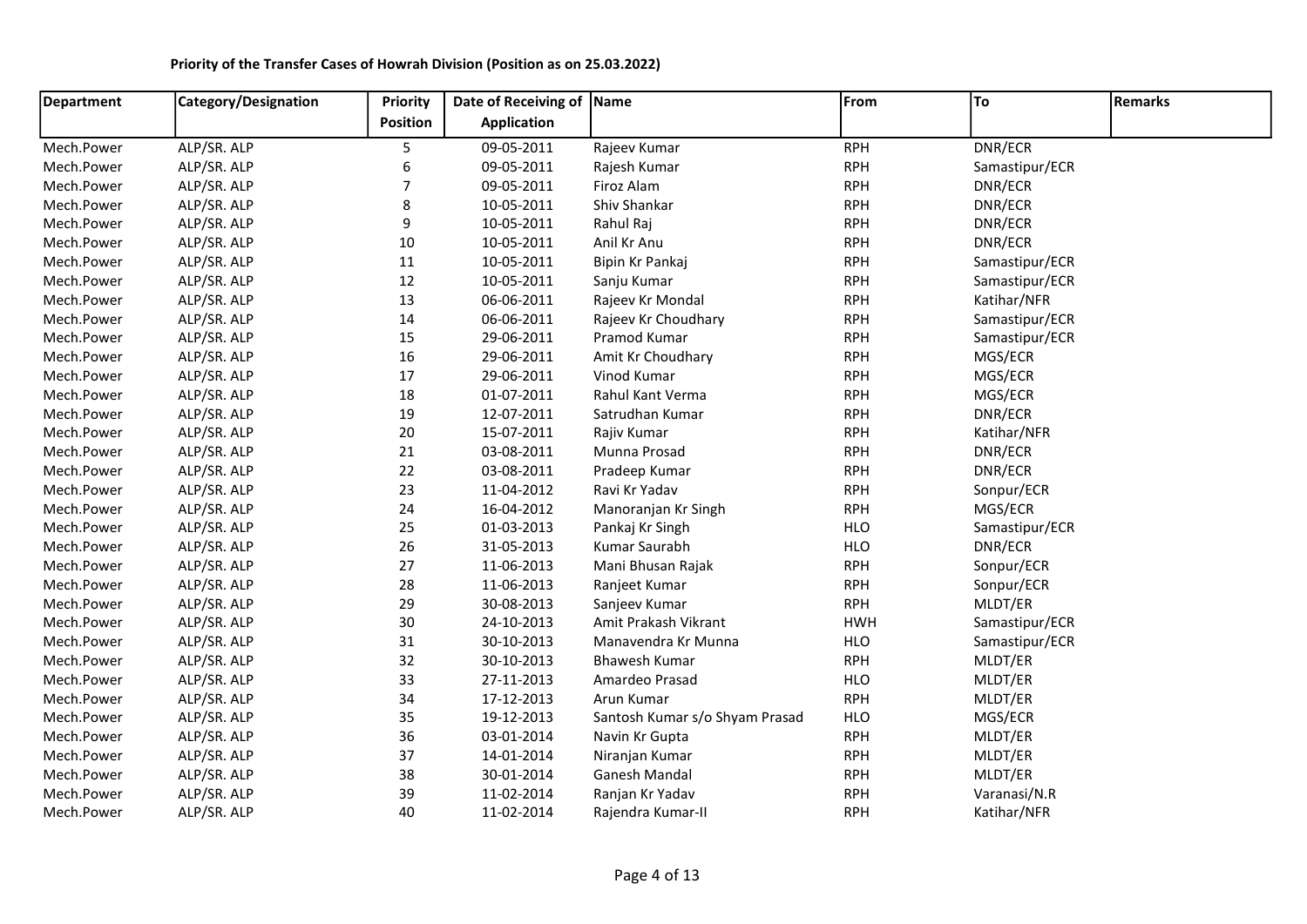| <b>Department</b> | Category/Designation | Priority        | Date of Receiving of Name |                     | From       | To             | <b>Remarks</b> |
|-------------------|----------------------|-----------------|---------------------------|---------------------|------------|----------------|----------------|
|                   |                      | <b>Position</b> | <b>Application</b>        |                     |            |                |                |
| Mech.Power        | ALP/SR. ALP          | 41              | 11-02-2014                | Gaurav Kumar        | <b>RPH</b> | MLDT/ER        |                |
| Mech.Power        | ALP/SR. ALP          | 42              | 11-02-2014                | Rajiv Kumar         | <b>RPH</b> | MLDT/ER        |                |
| Mech.Power        | ALP/SR. ALP          | 43              | 25-02-2014                | Om Prakash Singh    | <b>RPH</b> | MGS/ECR        |                |
| Mech.Power        | ALP/SR. ALP          | 44              | 25-02-2014                | Sujit Kumar         | <b>RPH</b> | MLDT/ER        |                |
| Mech.Power        | ALP/SR. ALP          | 45              | 25-02-2014                | Deepak Kr Choudhary | <b>RPH</b> | MLDT/ER        |                |
| Mech.Power        | ALP/SR. ALP          | 46              | 25-02-2014                | Raj Kr Raj          | AL/RPH     | DNR/ECR        |                |
| Mech.Power        | ALP/SR. ALP          | 47              | 19-03-2014                | Rahul Kumar         | <b>RPH</b> | DNR/ECR        |                |
| Mech.Power        | ALP/SR. ALP          | 48              | 19-03-2014                | Manu Kr Sinha       | <b>RPH</b> | Katihar/NFR    |                |
| Mech.Power        | ALP/SR. ALP          | 49              | 19-03-2014                | Ravi Shankar        | RH         | DNR/ECR        |                |
| Mech.Power        | ALP/SR. ALP          | 50              | 19-03-2014                | Ajay Kr Singh       | <b>RPH</b> | Katihar/NFR    |                |
| Mech.Power        | ALP/SR. ALP          | 51              | 01-04-2014                | Ritesh Kumar        | <b>RPH</b> | Sonpur/ECR     |                |
| Mech.Power        | ALP/SR. ALP          | 52              | 01-04-2014                | Abhishek Anand      | <b>RPH</b> | Katihar/NFR    |                |
| Mech.Power        | ALP/SR. ALP          | 53              | 01-04-2014                | Sajjan Kr Paswan    | <b>RPH</b> | Katihar/NFR    |                |
| Mech.Power        | ALP/SR. ALP          | 54              | 01-04-2014                | Abdhesh Kumar       | <b>RPH</b> | MLDT/ER        |                |
| Mech.Power        | ALP/SR. ALP          | 55              | 01-04-2014                | Shambhu Kumar       | <b>RPH</b> | MLDT/ER        |                |
| Mech.Power        | ALP/SR. ALP          | 56              | 01-04-2014                | Kumar Mritunjay     | <b>RPH</b> | MLDT/ER        |                |
| Mech.Power        | ALP/SR. ALP          | 57              | 09-07-2014                | Sambhu Kr Paswan    | <b>RPH</b> | MLDT/ER        |                |
| Mech.Power        | ALP/SR. ALP          | 58              | 09-07-2014                | Chandan Kumar       | <b>RPH</b> | MLDT/ER        |                |
| Mech.Power        | ALP/SR. ALP          | 59              | 09-07-2014                | Swapan Kr Saha      | <b>RPH</b> | MLDT/ER        |                |
| Mech.Power        | ALP/SR. ALP          | 60              | 19-08-2014                | Jitendra Kumar      | <b>RPH</b> | MLDT/ER        |                |
| Mech.Power        | ALP/SR. ALP          | 61              | 24-09-2014                | Prakash Kumar       | <b>RPH</b> | Katihar/N.FR   |                |
| Mech.Power        | ALP/SR. ALP          | 62              | 24-09-2014                | Subhash Kr Ganesh   | <b>RPH</b> | Katihar/NFR    |                |
| Mech.Power        | ALP/SR. ALP          | 63              | 24-09-2014                | Ratan Raj           | <b>RPH</b> | MLDT/ER        |                |
| Mech.Power        | ALP/SR. ALP          | 64              | 24-09-2014                | Dileep Kumar        | <b>RPH</b> | MLDT/ER        |                |
| Mech.Power        | ALP/SR. ALP          | 65              | 14-10-2014                | Raj Kr Raj          | <b>RPH</b> | MLDT/ER        |                |
| Mech.Power        | ALP/SR. ALP          | 66              | 17-10-2014                | Mukesh Kumar        | <b>RPH</b> | MLDT/ER        |                |
| Mech.Power        | ALP/SR. ALP          | 67              | 17-10-2014                | <b>Kumar Prit</b>   | <b>RPH</b> | MLDT/ER        |                |
| Mech.Power        | ALP/SR. ALP          | 68              | 27-10-2014                | Malay Kanti Sarkar  | AZ         | MLDT/ER        |                |
| Mech.Power        | ALP/SR. ALP          | 69              | 27-10-2014                | Debashish Mondal    | AZ         | MLDT/ER        |                |
| Mech.Power        | ALP/SR. ALP          | 70              | 27-10-2014                | Gobinda Biswas      | AZ         | MLDT/ER        |                |
| Mech.Power        | ALP/SR. ALP          | 71              | 31-10-2014                | Prabhat Kumar       | <b>RPH</b> | MLDT/ER        |                |
| Mech.Power        | ALP/SR. ALP          | 72              | 12-12-2014                | Rajkamal            | <b>RPH</b> | Danapur/ECR    |                |
| Mech.Power        | ALP/SR. ALP          | 73              | 23-02-2015                | Narendra Kr Kaushal | <b>RPH</b> | Sonpur//ECR    |                |
| Mech.Power        | ALP/SR. ALP          | 74              | 23-02-2015                | Tinku Kumar         | <b>RPH</b> | Samastipur/ECR |                |

Mech.Power ALP/SR. ALP 74 23-02-2015 Tinku Kumar RPH Samastipur/ECR Mech.Power ALP/SR. ALP 75 23-02-2015 Nishant Kr Gourab RPH RPH MLDT/ER Mech.Power ALP/SR. ALP 76 23-02-2015 Gopal Kr Jha RPH MLDT/ER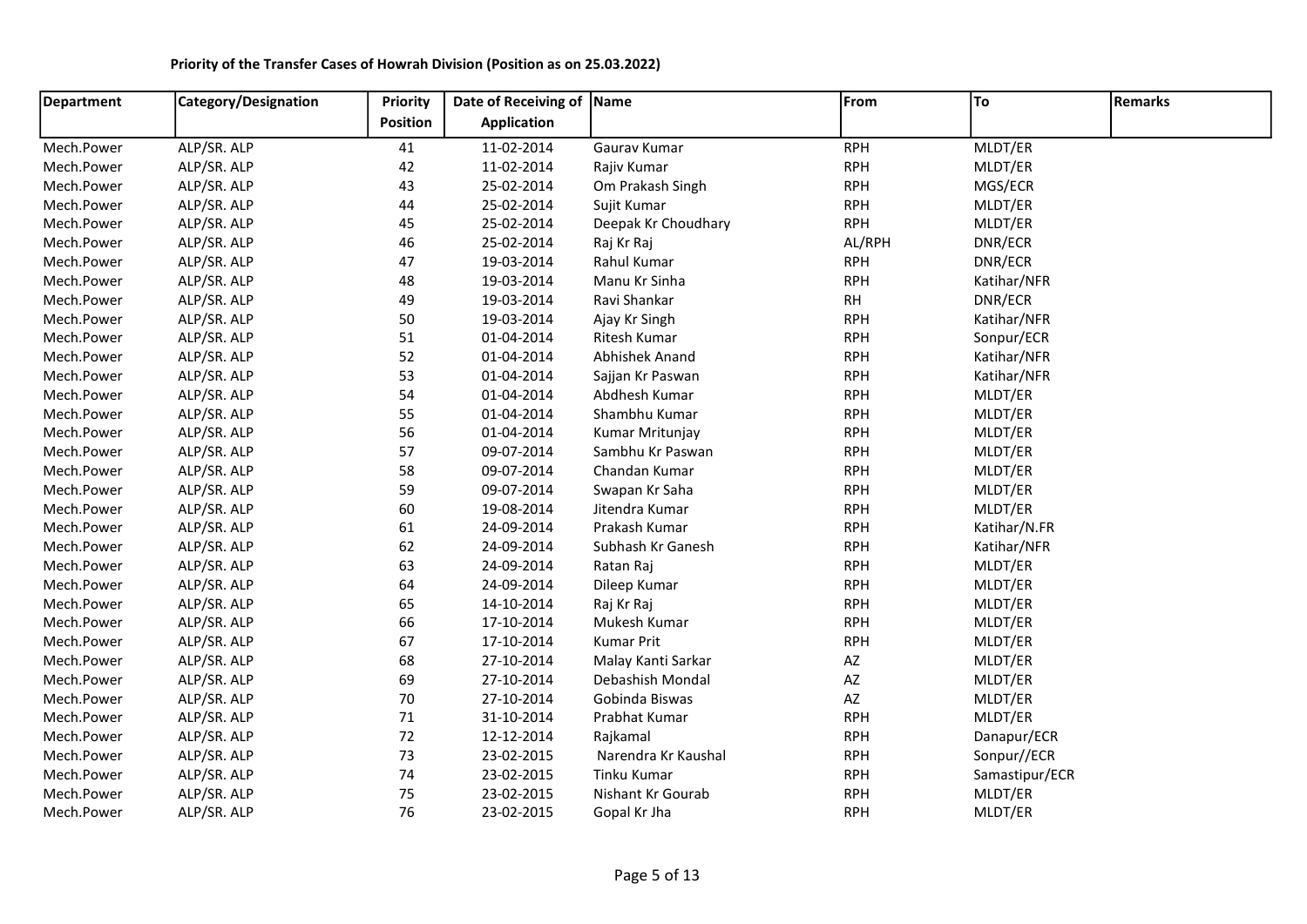| <b>Department</b> | Category/Designation | Priority        | Date of Receiving of Name |                      | From        | To       | <b>Remarks</b> |
|-------------------|----------------------|-----------------|---------------------------|----------------------|-------------|----------|----------------|
|                   |                      | <b>Position</b> | <b>Application</b>        |                      |             |          |                |
| Mech.Power        | ALP/SR. ALP          | 77              | 23-02-2015                | Pankaj Upadhyay      | <b>RPH</b>  | MLDT/ER  |                |
| Mech.Power        | ALP/SR. ALP          | 78              | 23-02-2015                | Sidharth Kumar       | <b>RPH</b>  | MLDT/ER  |                |
| Mech.Power        | ALP/SR. ALP          | 79              | 23-02-2015                | Pawan Kumar-II       | <b>RPH</b>  | MLDT/ER  |                |
| Mech.Power        | ALP/SR. ALP          | 80              | 23-02-2015                | Aditya Raj-II        | <b>RPH</b>  | MLDT/ER  |                |
| Mech.Power        | ALP/SR. ALP          | 81              | 23-02-2015                | Binay Kr Sharma      | <b>RPH</b>  | MLDT/ER  |                |
| Mech.Power        | ALP/SR. ALP          | 82              | 26-02-2015                | <b>Bibek Kumar</b>   | <b>RPH</b>  | SPJ/ECR. |                |
| Mech.Power        | ALP/SR. ALP          | 83              | 27-02-2015                | Mithilesh Paswan     | <b>RPH</b>  | MLDT/ER  |                |
| Mech.Power        | ALP/SR. ALP          | 84              | 27-02-2015                | Ashish Raj           | <b>RPH</b>  | MLDT/ER  |                |
| Mech.Power        | ALP/SR. ALP          | 85              | 02-03-2015                | Arvind Kumar         | <b>RPH</b>  | MLDT/ER  |                |
| Mech.Power        | ALP/SR. ALP          | 86              | 02-03-2015                | Shivadasni Kumar     | <b>RPH</b>  | MLDT/ER  |                |
| Mech.Power        | ALP/SR. ALP          | 87              | 11-03-2015                | Kumar Mrityunjoy     | <b>RPH</b>  | MLDT/ER  |                |
| Mech.Power        | ALP/SR. ALP          | 88              | 18-03-2015                | Kumar Bhaskar Mandal | <b>RPH</b>  | KIR/NFR  |                |
| Mech.Power        | ALP/SR. ALP          | 89              | 18-03-2015                | Ravi Kant Kumar      | <b>RPH</b>  | MGS/ECR  |                |
| Mech.Power        | ALP/SR. ALP          | 90              | 18-03-2015                | Deepak Kumar         | <b>RPH</b>  | MLDT/ER  |                |
| Mech.Power        | ALP/SR. ALP          | 91              | 18-03-2015                | Raj Amresh           | <b>RPH</b>  | MLDT/ER  |                |
| Mech.Power        | ALP/SR. ALP          | 92              | 27-03-2015                | Rahul Kumar          | <b>RPH</b>  | MLDT/ER  |                |
| Mech.Power        | ALP/SR. ALP          | 93              | 27-03-2015                | Murari Pandit        | <b>RPH</b>  | MLDT/ER  |                |
| Mech.Power        | ALP/SR. ALP          | 94              | 06-04-2015                | Bibhishan Kumar      | <b>RPH</b>  | MLDT/ER  |                |
| Mech.Power        | ALP/SR. ALP          | 95              | 16-04-2015                | Rakesh Kr Sharma     | <b>RPH</b>  | KIR/NFR  |                |
| Mech.Power        | ALP/SR. ALP          | 96              | 16-04-2015                | Sumit Kr Chourasia   | <b>RPH</b>  | MLDT/ER  |                |
| Mech.Power        | ALP/SR. ALP          | 97              | 16-04-2015                | Mithilesh Kumar-IV   | <b>RPH</b>  | MLDT/ER  |                |
| Mech.Power        | ALP/SR. ALP          | 98              | 16-04-2015                | Sanoj Kumar          | <b>RPH</b>  | MLDT/ER  |                |
| Mech.Power        | ALP/SR. ALP          | 99              | 16-04-2015                | Vikash Kumar         | <b>RPH</b>  | MLDT/ER  |                |
| Mech.Power        | ALP/SR. ALP          | 100             | 20-04-2015                | Mani Kant Sharma     | <b>RPH</b>  | MLDT/ER  |                |
| Mech.Power        | ALP/SR. ALP          | 101             | 20-04-2015                | Santosh Kumar-V      | <b>RPH</b>  | MLDT/ER  |                |
| Mech.Power        | ALP/SR. ALP          | 102             | 06-05-2015                | Rikesh Kumar         | <b>RPH</b>  | MLDT/ER  |                |
| Mech.Power        | ALP/SR. ALP          | 103             | 06-05-2015                | Aditya Raj-I         | <b>RPH</b>  | MLDT/ER  |                |
| Mech.Power        | ALP/SR. ALP          | 104             | 06-05-2015                | Satya Chand Biswas   | <b>RPH</b>  | MLDT/ER  |                |
| Mech.Power        | ALP/SR. ALP          | 105             | 08-05-2015                | Sagar Kumar          | AZ          | MLDT/ER  |                |
| Mech.Power        | ALP/SR. ALP          | 106             | 18-05-2015                | Ajay Kumar           | <b>RPH</b>  | MLDT/ER  |                |
| Mech.Power        | ALP/SR. ALP          | 107             | 21-05-2015                | Sunil Kr Yadav       | <b>RPH</b>  | KIR/NFR  |                |
| Mech.Power        | ALP/SR. ALP          | 108             | 21-05-2015                | Ravi Ranjan Kumar    | <b>KWAE</b> | MLDT/ER  |                |
| Mech.Power        | ALP/SR. ALP          | 109             | 21-05-2015                | Chandan Kr Yadav     | <b>KWAE</b> | MLDT/ER  |                |
| Mech.Power        | ALP/SR. ALP          | 110             | 28-05-2015                | Aditya Raj,00407266  | <b>RPH</b>  | MLDT/ER  |                |
| Mech.Power        | ALP/SR. ALP          | 111             | 11-06-2015                | Kundan Kr Mandal     | <b>RPH</b>  | KIR/NFR  |                |
| Mech.Power        | ALP/SR. ALP          | 112             | 11-06-2015                | Rahul Kumar          | <b>RPH</b>  | MLDT/ER  |                |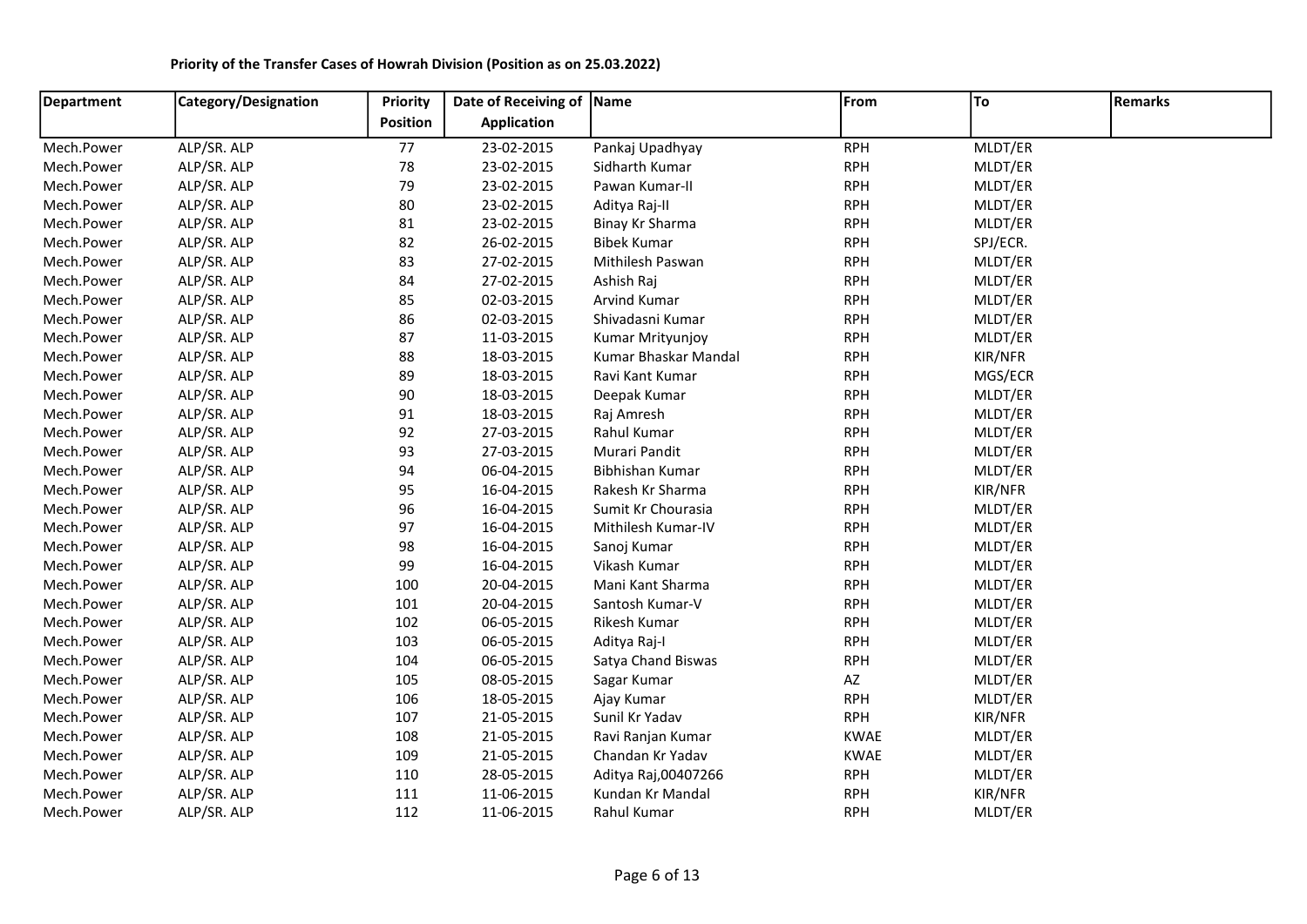| <b>Department</b> | <b>Category/Designation</b> | Priority        | Date of Receiving of Name |                         | From                   | To               | <b>Remarks</b> |
|-------------------|-----------------------------|-----------------|---------------------------|-------------------------|------------------------|------------------|----------------|
|                   |                             | <b>Position</b> | <b>Application</b>        |                         |                        |                  |                |
| Mech.Power        | ALP/SR. ALP                 | 113             | 29-06-2015                | Bamakhapa Biswas        | <b>RPH</b>             | KIR/NFR          |                |
| Mech.Power        | ALP/SR. ALP                 | 114             | 29-06-2015                | Anil Kumar              | <b>RPH</b>             | MLDT/ER          |                |
| Mech.Power        | ALP/SR. ALP                 | 115             | 30-06-2015                | Prem Gupta              | AZ                     | MLDT/ER          |                |
| Mech.Power        | ALP/SR. ALP                 | 116             | 05-08-2015                | Ajay Kumar              | <b>KWAE</b>            | SPJ/ECR          |                |
| Mech.Power        | ALP/SR. ALP                 | 117             | 18-08-2015                | Sharvan Kr. Singh       | <b>RPH</b>             | MLDT/ER          |                |
| Mech.Power        | ALP/SR. ALP                 | 118             | 18-08-2015                | Amit Kumar              | <b>RPH</b>             | MLDT/ER          |                |
| Mech.Power        | ALP/SR. ALP                 | 119             | 20-08-2015                | Mukesh Kumar            | <b>BWN</b>             | MLDT/ER          |                |
| Mech.Power        | ALP/SR. ALP                 | 120             | 03-11-2015                | Krishna Murari          | <b>HWH</b>             | Sonepur / ECR    |                |
| Mech.Power        | ALP/SR. ALP                 | 121             | 03-11-2015                | Indrajit Kumar          | <b>RPH</b>             | SPJ-DIVN/ECR     |                |
| Mech.Power        | ALP/SR. ALP                 | 122             | 03-11-2015                | Bimlesh Kr. Singh       | <b>RPH</b>             | ASN-Divn         |                |
| Mech.Power        | ALP/SR. ALP                 | 123             | 25-01-2016                | Rajeev Ranjan           | <b>HWH</b>             | KIR-DIVN/NFR     |                |
| Mech.Power        | ALP/SR. ALP                 | 124             | 10-02-2016                | Sentu Kumar             | <b>HWH</b>             | MLDT/ER          |                |
| Mech.Power        | ALP/SR. ALP                 | 125             | 10-02-2016                | Tapan Kumar             | <b>HWH</b>             | MLDT/ER          |                |
| Mech.Power        | ALP/SR. ALP                 | 126             | 19-02-2016                | Raghwendra Kr Mondal    | <b>HWH</b>             | MLDT/ER          |                |
| Mech.Power        | ALP/SR. ALP                 | 127             | 19-02-2016                | Satyam Raja             | <b>RPH</b>             | MLDT/ER          |                |
| Mech.Power        | ALP/SR. ALP                 | 128             | 17-03-2016                | Ritesh Kumar            | <b>KWAE</b>            | MLDT/ER          |                |
| Mech.Power        | ALP/SR. ALP                 | 129             | 30-05-2016                | Rakesh Choudhury        | <b>RPH</b>             | KIR-DIVN/NFR     |                |
| Mech.Power        | ALP/SR. ALP                 | 130             | 30-05-2016                | Tipu Kumar              | AZ                     | MLDT/ER          |                |
| Mech.Power        | ALP/SR. ALP                 | 131             | 31-05-2016                | Sukesh Kr Mishra        | AZ                     | MLDT/ER          |                |
| Mech.Power        | ALP/SR. ALP                 | 132             | 13-07-2016                | Shankar Bishwas         | <b>RPH</b>             | KIR-DIVN/NFR     |                |
| Mech.Power        | ALP/SR. ALP                 | 133             | 13-07-2016                | Tapas Kumar Das         | <b>RPH</b>             | KIR-DIVN/NFR     |                |
| Mech.Power        | ALP/SR. ALP                 | 134             | 13-07-2016                | Jashwant Kumar          | <b>RPH</b>             | MGS-DIVN/ECR     |                |
| Mech.Power        | ALP/SR. ALP                 | 135             | 13-07-2016                | Ravi Ranjan             | <b>RPH</b>             | MLDT/ER          |                |
| Mech.Power        | ALP/SR. ALP                 | 136             | 13-07-2016                | Amit Kumar              | <b>RPH</b>             | MLDT/ER          |                |
| Mech.Power        | ALP/SR. ALP                 | 137             | 30-08-2016                | Mithilesh Kumar         | <b>RPH</b>             | SPJ-DIVN/ECR     |                |
| Mech.Power        | ALP/SR. ALP                 | 138             | 30-08-2016                | Ranjeet Kumar           | <b>RPH</b>             | MLDT/ER          |                |
| Mech.Power        | ALP/SR. ALP                 | 139             | 30-08-2016                | Sudhanshu Shekhar Singh | <b>RPH</b>             | MLDT/ER          |                |
| Mech.Power        | ALP/SR. ALP                 | 140             | 23-09-2016                | <b>Rohit Anand</b>      | <b>BDC</b>             | MLDT/ER          |                |
| Mech.Power        | ALP/SR. ALP                 | 141             | 23-09-2016                | Gyan Kumar              | AZ                     | MLDT/ER          |                |
| Mech.Power        | ALP/SR. ALP                 | 142             | 23-09-2016                | Shailesh Sharma         | $\mathsf{A}\mathsf{Z}$ | MLDT/ER          |                |
| Mech.Power        | ALP/SR. ALP                 | 143             | 05-12-2016                | Abhinov Kumar Abhay     | <b>RPH</b>             | MLDT/ER          |                |
| Mech.Power        | ALP/SR. ALP                 | 144             | 13-02-2017                | Rajesh Kumar Sah        | <b>HWH</b>             | MLDT/ER          |                |
| Mech.Power        | ALP/SR. ALP                 | 145             | 13-02-2017                | Abhishek Kumar          | <b>RPH</b>             | MLDT/ER          |                |
| Mech.Power        | ALP/SR. ALP                 | 146             | 13-02-2017                | Surendra Chowdhary      | <b>RPH</b>             | MLDT/ER          |                |
| Mech.Power        | ALP/SR. ALP                 | 147             | 29-03-2017                | Mahes Chandra Maji      | <b>RPH</b>             | ASN-Divn         |                |
| Mech.Power        | ALP/SR. ALP                 | 148             | 27-04-2017                | Prakash Kaushal         | <b>BWN</b>             | MGS-DIVN/EC Rly. |                |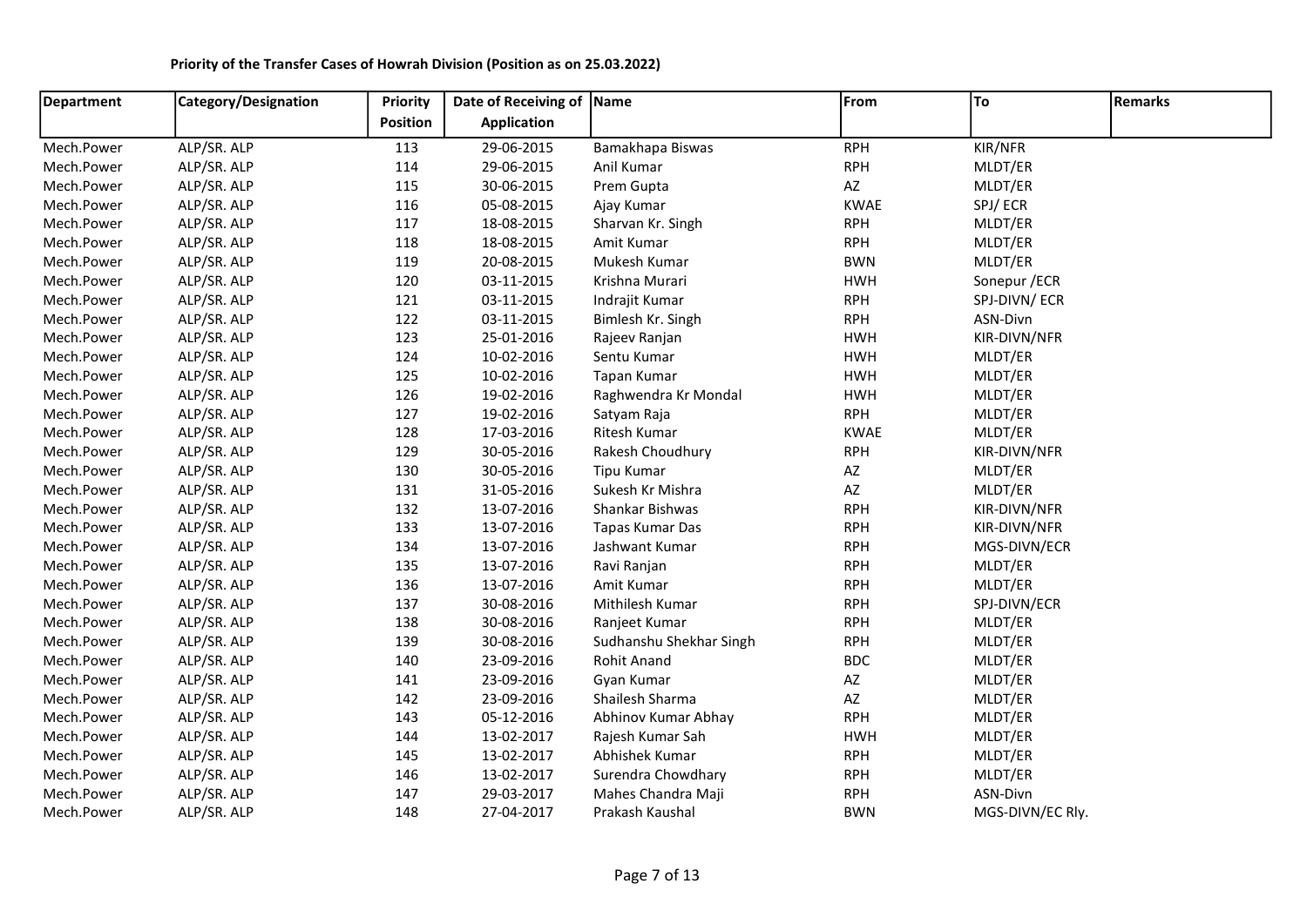| <b>Department</b> | Category/Designation | Priority | Date of Receiving of Name |                               | From       | To                   | <b>Remarks</b> |
|-------------------|----------------------|----------|---------------------------|-------------------------------|------------|----------------------|----------------|
|                   |                      | Position | <b>Application</b>        |                               |            |                      |                |
| Mech.Power        | ALP/SR. ALP          | 149      | 27-04-2017                | Rakesh Kr. Sharma             | <b>RPH</b> | Varanasi-Divn/NE Rly |                |
| Mech.Power        | ALP/SR. ALP          | 150      | 08-06-2017                | Rakesh Kumar Singh            | <b>HWH</b> | MLDT/ER              |                |
| Mech.Power        | ALP/SR. ALP          | 151      | 06-09-2017                | Abhimannyu Kumar              | <b>RPH</b> | KIR-DIVN /NFRIy      |                |
| Mech.Power        | ALP/SR. ALP          | 152      | 06-09-2017                | Deepak Kumar                  | <b>RPH</b> | DNR-DIVN / ECR       |                |
| Mech.Power        | ALP/SR. ALP          | 153      | 06-09-2017                | Md Qayum Alam                 | <b>RPH</b> | MLDT/ER              |                |
| Mech.Power        | ALP/SR. ALP          | 154      | 06-09-2017                | Dharmendra Kumaer             | <b>RPH</b> | ASN-Divn             |                |
| Mech.Power        | ALP/SR. ALP          | 155      | 06-09-2017                | Subodh Kumar Singh            | <b>RPH</b> | ASN-Divn             |                |
| Mech.Power        | ALP/SR. ALP          | 156      | 17-10-2017                | Rakesh Kr. Roshan             | <b>RPH</b> | MGS-DIVN / ECR       |                |
| Mech.Power        | ALP(D)/RPH           | 157      | 24-11-2017                | Ravindra Kumar                | <b>RPH</b> | ASN-DIVN             |                |
| Mech.Power        | ALP(D)/RPH           | 158      | 24-11-2017                | Saikat Paul                   | <b>RPH</b> | ASN-DIVN             |                |
| Mech.Power        | ALP(D)/RPH           | 159      | 24-11-2017                | Suman Chatterjee              | <b>RPH</b> | ASN-DIVN             |                |
| Mech.Power        | ALP(D)/RPH           | 160      | 08-01-2018                | Ramesh Paswan                 | <b>RPH</b> | MLDT-DIVN            |                |
| Mech.Power        | ALP(D)/RPH           | 161      | 08-01-2018                | Ranjit Kumar                  | <b>RPH</b> | MLDT-DIVN            |                |
| Mech.Power        | ALP/SR. ALP          | 162      | 08-01-2018                | Prameshar Kumar               | <b>RPH</b> | DNR-DIVN / ECRIV     |                |
| Mech.Power        | ALP/SR. ALP          | 163      | 08-01-2018                | Deepak Kumar, S/O: Dhanai Sah | <b>RPH</b> | Sonpur-Divn/E.C.Rly  |                |
| Mech.Power        | ALP/SR. ALP          | 164      | 08-01-2018                | Sudhir Kumar                  | AZ         | MGS-Divn/E.C.Rly     |                |
| Mech.Power        | ALP/SR. ALP          | 165      | 08-01-2018                | Diwakar Kumar                 | AZ         | Sonpur-Divn/E.C.Rly  |                |
| Mech.Power        | ALP/SR. ALP          | 166      | 05-02-2018                | Mukesh Kumar                  | AZ         | SPJ-DIVN/ECRIy       |                |
| Mech.Power        | ALP/SR. ALP          | 167      | 05-02-2018                | Manoj Kumar                   | AZ         | DNR-DIVN / ECRIV     |                |
| Mech.Power        | ALP(D)/AZ            | 168      | 05-02-2018                | Saket Singh                   | AZ         | MLDT-DIVN            |                |
| Mech.Power        | ALP(D)/RPH           | 169      | 05-02-2018                | Pradip Kumar Singh            | <b>RPH</b> | MLDT-DIVN            |                |
| Mech.Power        | ALP/SR. ALP          | 170      | 05-03-2018                | Abhishek Kumar                | <b>RPH</b> | SPJ-DIVN/ECRIy       |                |
| Mech.Power        | ALP/SR. ALP          | 171      | 05-03-2018                | Ranjan Kumar Mandal           | <b>RPH</b> | KIR-DIVN/NFR         |                |
| Mech.Power        | ALP(D)/RPH           | 172      | 05-03-2018                | Rakesh Kumar Mandal           | <b>RPH</b> | MLDT-DIVN            |                |
| Mech.Power        | ALP(D)/RPH           | 173      | 05-03-2018                | Suman Kumar                   | <b>RPH</b> | MLDT-DIVN            |                |
| Mech.Power        | ALP(D)/RPH           | 174      | 05-03-2018                | Priyanshu Kumar               | <b>RPH</b> | MLDT-DIVN            |                |
| Mech.Power        | ALP(D)/RPH           | 175      | 05-03-2018                | Bipin Ranjan Choudhury        | <b>RPH</b> | MLDT-DIVN            |                |
| Mech.Power        | ALP(D)/RPH           | 176      | 09-04-2018                | Ranjeet Kumar                 | <b>RPH</b> | MLDT-DIVN            |                |
| Mech.Power        | ALP(D)/RPH           | 177      | 09-04-2018                | Alok Kumar Deo                | <b>RPH</b> | MLDT-DIVN            |                |
| Mech.Power        | ALP(D)/RPH           | 178      | 09-04-2018                | Rakesh Kumar                  | <b>RPH</b> | DNR-DIVN / ECRIV     |                |
| Mech.Power        | ALP(D)/RPH           | 179      | 09-04-2018                | Deepak Kumar Raushan          | <b>RPH</b> | SPJ-DIVN/ECRly       |                |
| Mech.Power        | ALP(D)/RPH           | 180      | 14-06-2018                | Arvind Kumar Verma            | <b>RPH</b> | MGS-DIVN/ECRIy       |                |
| Mech.Power        | ALP(D)/HWH           | 181      | 14-06-2018                | Sudhir Kumar                  | <b>HWH</b> | DNR-DIVN / ECRIV     |                |
| Mech.Power        | ALP(D)/RPH           | 182      | 19-07-2018                | Banti Kumar                   | <b>RPH</b> | DNR-DIVN / ECRIV     |                |
| Mech.Power        | ALP(D)/RPH           | 183      | 19-07-2018                | Sudhir Kumar                  | <b>RPH</b> | DNR-DIVN / ECRIV     |                |
| Mech.Power        | ALP(D)/HWH           | 184      | 19-07-2018                | Niraj Kumar                   | <b>HWH</b> | DNR-DIVN / ECRIV     |                |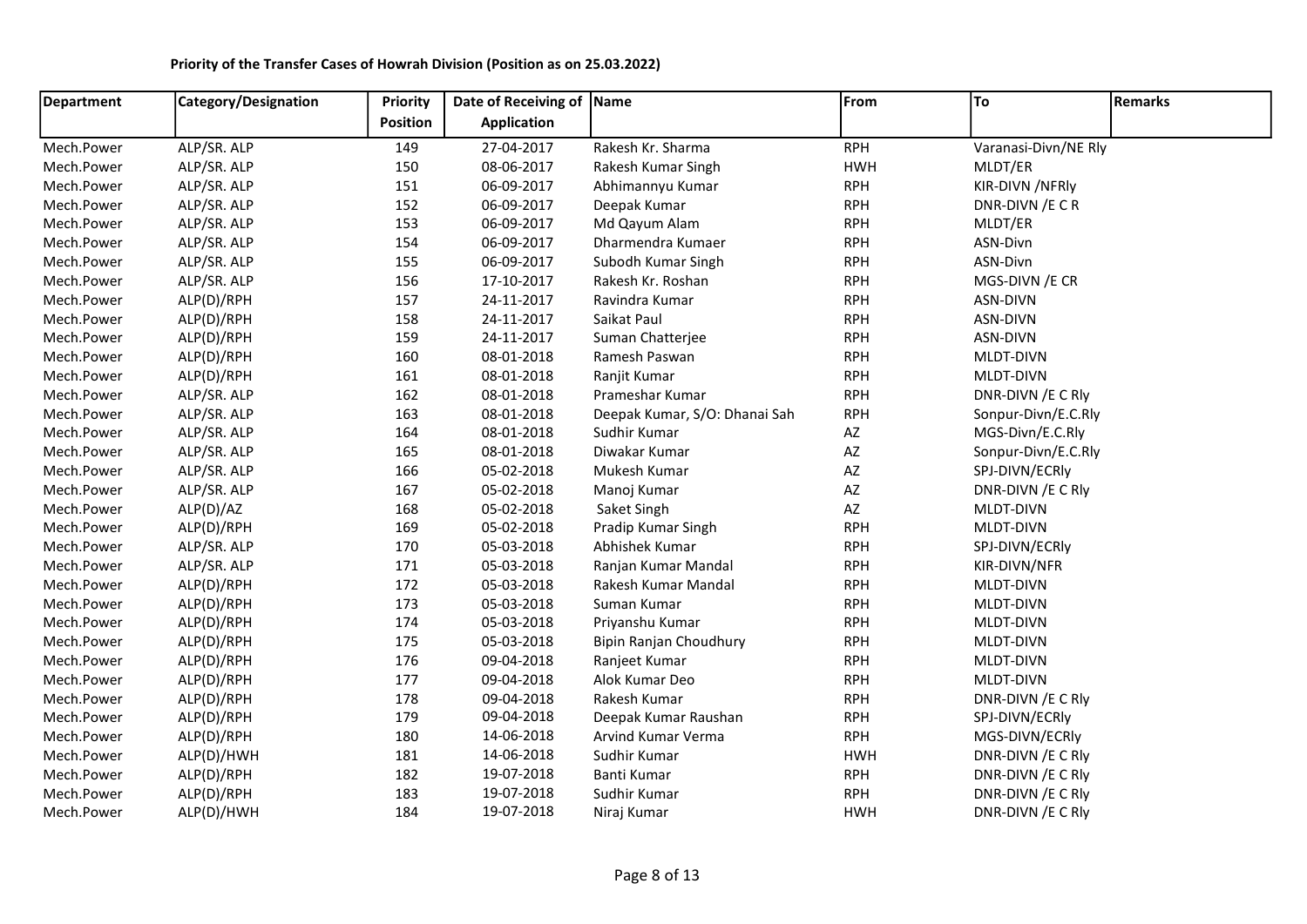| Department  | Category/Designation | <b>Priority</b> | Date of Receiving of Name |                         | From       | To                 | Remarks       |
|-------------|----------------------|-----------------|---------------------------|-------------------------|------------|--------------------|---------------|
|             |                      | <b>Position</b> | <b>Application</b>        |                         |            |                    |               |
| Mech.Power  | ALP(D)/HWH           | 185             | 06.09.2018                | Suvankar Chowdhury      | <b>HWH</b> | SDAH Divn.         | Spouse Ground |
| Mech.Power  | ALP(D)/HWH           | 186             | 23-10-2018                | Manish Kumar            | <b>RPH</b> | MLDT-DIVN          |               |
| Mech.Power  | ALP(D)/HWH           | 187             | 23-04-2019                | Dipayan Halder          | <b>RPH</b> | SDAH-DIVN          |               |
| Mech.Power  | ALP(D)/HWH           | 188             | 23-04-2019                | Dilip Kumar Biswas      | <b>RPH</b> | SDAH-DIVN          |               |
| Mech.Power  | ALP(D)/HWH           | 189             | 23-04-2019                | <b>Biswajit Biswas</b>  | <b>BWN</b> | SDAH-DIVN          |               |
| Mech.Power  | ALP(D)/HWH           | 190             | 23-04-2019                | Sanjib Sarkar           | <b>RPH</b> | SDAH-DIVN          |               |
| Mech.Power  | ALP(D)/HWH           | 191             | 23-04-2019                | Sudip Tikader           | <b>BWN</b> | SDAH-DIVN          |               |
| Mech.Power  | ALP(D)/HWH           | 192             | 23-04-2019                | <b>Balai Biswas</b>     | <b>BWN</b> | SDAH-DIVN          |               |
| Mech.Power  | ALP(D)/HWH           | 193             | 23-04-2019                | Pritam Mandal           | <b>BWN</b> | SDAH-DIVN          |               |
| Mech.Power  | ALP(D)/HWH           | 194             | 23-04-2019                | Pradip Kr. Sardar       | <b>BWN</b> | SDAH-DIVN          |               |
| Mech.Power  | ALP(D)/HWH           | 195             | 23-04-2019                | Sukanta Biswas          | <b>BWN</b> | SDAH-DIVN          |               |
| Mech.Power  | ALP(D)/HWH           | 196             | 20-06-2019                | Suman Das               | <b>RPH</b> | SDAH-DIVN          |               |
| Mech.Power  | ALP(D)/HWH           | 197             | 20-06-2019                | Samir Barai             | <b>RPH</b> | SDAH-DIVN          |               |
| Mech.Power  | ALP(D)/HWH           | 198             | 15-07-2019                | Ashim Kumar Basak       | <b>RPH</b> | SDAH-DIVN          |               |
| Mech.Power  | ALP(D)/HWH           | 199             | 26-02-2020                | Nitish Kumar            | AZ         | Sonpur - DIVN/ECR  |               |
| Mech.Power  | ALP(D)/HWH           | 200             | 26-02-2020                | Jiban Krishna Paik      | <b>HWH</b> | SDAH-DIVN/ER       |               |
| Mech.Power  | ALP(D)/HWH           | 201             | 30-07-2020                | Subodh Kumar            | <b>HWH</b> | DDU-DIVN/ECR       |               |
| Mech.Power  | ALP(D)/HWH           | 202             | 22.09.2021                | Joyjit Chakraborty      | <b>RPH</b> | SDAH Divn.         |               |
| Mech. Power | ALP(D)               | 203             | 04-01-2022                | Rajnish Singh           | AZ         | MLDT-DIVN          |               |
| Mech. Power | ALP(D)               | 204             | 04-01-2022                | Shishupal Kumar         | AZ         | MLDT-DIVN          |               |
| Mech. Power | ALP(D)               | 205             | 04-01-2022                | Prosenjit Bala          | <b>RPH</b> | SDAH-DIVN          |               |
| Mech. Power | ALP(D)               | 206             | 04-01-2022                | Soumyajit Singha        | <b>RPH</b> | SDAH-DIVN          |               |
| Mech. Power | ALP(D)               | 207             | 04-01-2022                | Manish Kumar Verma      | <b>RPH</b> | MLDT-DIVN          |               |
| Mech. Power | Sr. ALP(D)           | 208             | 04-01-2022                | Santosh Kumar Chaudhary | <b>RPH</b> | MLDT-DIVN          |               |
| Mech. Power | Sr. ALP(D)           | 209             | 04-01-2022                | Lucky                   | <b>RPH</b> | MLDT-DIVN          |               |
| Mech. Power | Sr. ALP(D)           | 210             | 04-01-2022                | Sahil Vidyarthi         | <b>RPH</b> | MLDT-DIVN          |               |
| Mech. Power | Sr. ALP(D)           | 211             | 04-01-2022                | Deepak Kumar            | <b>RPH</b> | MLDT-DIVN          |               |
| Mech. Power | Sr. ALP(D)           | 212             | 04-01-2022                | Manoj Kumar Mandal      | <b>RPH</b> | MLDT-DIVN          |               |
| Mech. Power | ALP(D)               | 213             | 04-01-2022                | Jitendra Kumar          | <b>RPH</b> | Sonpur-Divn/E.C.   |               |
| Mech. Power | ALP(D)               | 214             | 04-01-2022                | Sun Bhaumik             | <b>RPH</b> | ASN-DIVN           |               |
| Mech. Power | ALP(D)               | 215             | 04-01-2022                | Rajiv Kumar             | <b>RPH</b> | MGS-DSIVN/E.C, Rly |               |
| Mech. Power | ALP(D)               | 216             | 04-01-2022                | Ramanand Kumar          | <b>RPH</b> | MLDT-DIVN          |               |
| Mech. Power | ALP(D)               | 217             | 04-01-2022                | Pappu Kumar Mehta       | <b>RPH</b> | SPJ-DIVN/E.C. Rly  |               |
| Mech. Power | Sr. ALP(D)           | 218             | 04-01-2022                | Raj Kumar Yadav         | <b>RPH</b> | MLDT-DIVN          |               |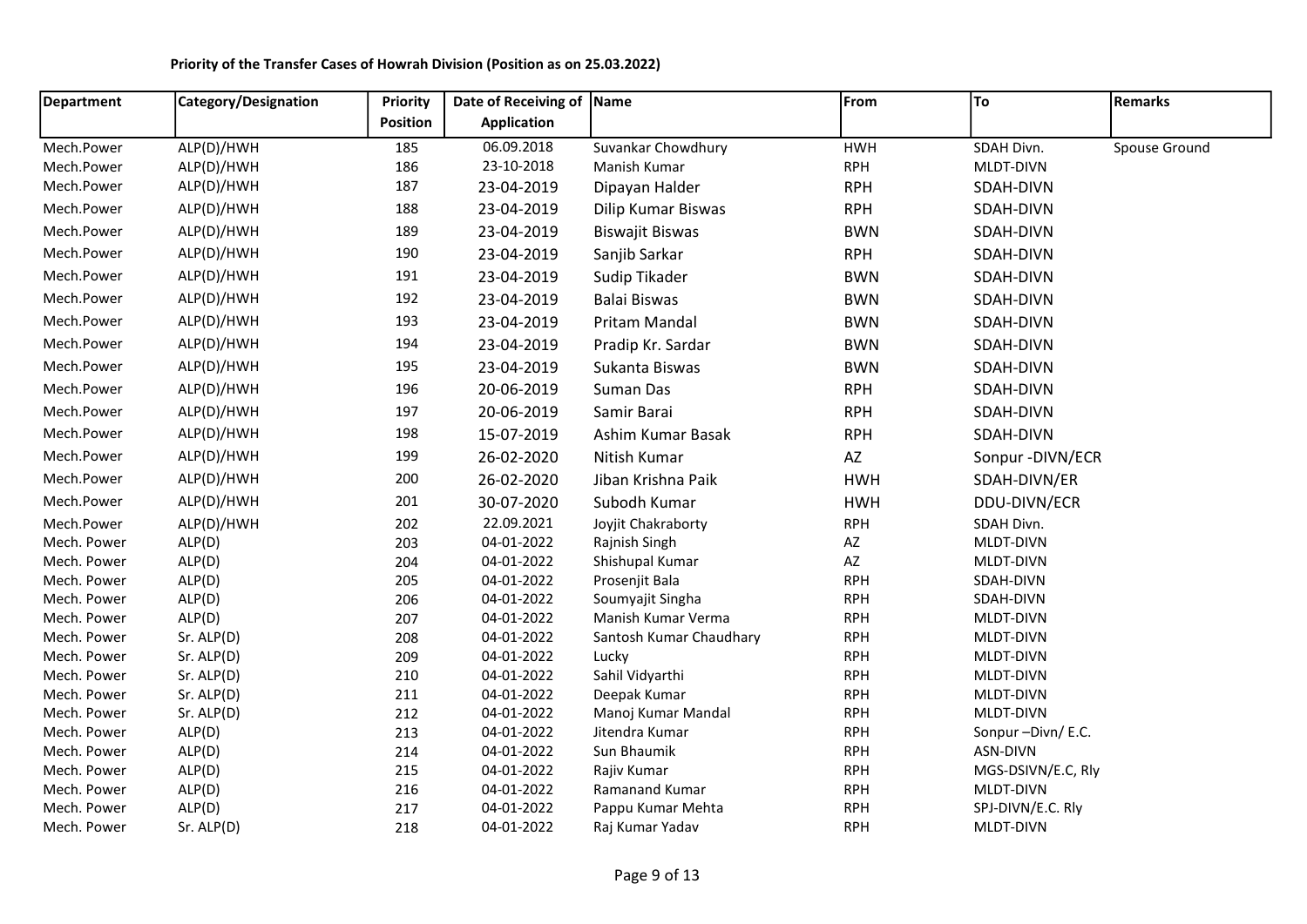| Department  | Category/Designation | Priority        | Date of Receiving of Name |                          | From                | To                  | <b>Remarks</b> |
|-------------|----------------------|-----------------|---------------------------|--------------------------|---------------------|---------------------|----------------|
|             |                      | <b>Position</b> | <b>Application</b>        |                          |                     |                     |                |
| Mech. Power | ALP(D)               | 219             | 04-01-2022                | Rahul Anand              | <b>RPH</b>          | DNR-DIVN/E. C. Rly  |                |
| Mech. Power | ALP(D)               | 220             | 04-01-2022                | Shrikant Kumar           | AZ                  | DNR-DIVN / E.C. Rly |                |
| Mech. Power | ALP(D)               | 221             | 04-01-2022                | Raja Shaw                | <b>RPH</b>          | SDAH-DIVN           |                |
| Mech. Power | ALP(D)               | 222             | 04-01-2022                | Pankaj Kumar             | <b>BWN</b>          | Sonpur-DIVN / E.C.  |                |
| Mech. Power | ALP(D)               | 223             | 04-01-2022                | Kumari Suryabala Rani    | <b>RPH</b>          | MLDT-DIVN           |                |
| Mech. Power | ALP(D)               | 224             | 04-01-2022                | Ashit Kumar Maji         | <b>RPH</b>          | SDAH-DIVN           |                |
| Mech. Power | ALP(D)               | 225             | 04-01-2022                | Pranab Roy               | <b>RPH</b>          | SDAH-DIVN           |                |
| Mech. Power | ALP(D)               | 226             | 04-01-2022                | <b>Biplab Biswas</b>     | <b>RPH</b>          | SDAH-DIVN           |                |
| Mech. Power | ALP(D)               | 227             | 04-01-2022                | <b>Tuhin Biswas</b>      | <b>RPH</b>          | SDAH-DIVN           |                |
| Mech. Power | ALP(D)               | 228             | 06-01-2022                | Surojit Chakroborty      | <b>RPH</b>          | SDAH-DIVN           |                |
| Mech.Power  | SSE(LOCO)            | $\mathbf 1$     | 08-02-2018                | <b>KISHORE KUMAR ROY</b> | LOCO/AZ             | SDAH DIVISION       |                |
| Mech.Power  | SSE(LOCO)            | $\overline{2}$  | 18-06-2021                | Aloke Biswas             | <b>HWH</b>          | CWM/KPA or SDAH     |                |
| Mech.Power  | <b>HELPER</b>        | $\mathbf 1$     | 08-12-2013                | SUDAMA MONDAL            | <b>RPH</b>          | Danapur Divn        |                |
| Mech.Power  | <b>HELPER</b>        | $\overline{2}$  | 08-12-2014                | SARBJIT SINGH            | <b>RPH</b>          | Danapur Divn        |                |
| Mech.Power  | <b>HELPER</b>        | 3               | 20-12-2018                | Laltu Kayal              | <b>HWH</b>          | <b>SDAH Divn</b>    |                |
| Mech.Power  | <b>HELPER</b>        | 4               | 20-01-2019                | Sudhir Kumar Jha         | <b>HWH</b>          | MLDT Divn.          |                |
| Mech.Power  | Tech-III             | $1\,$           | 23-12-2016                | <b>DASHRATH MANDI</b>    | SSE/LOCO/HWH        | C&W/LLH             |                |
| Mech.Power  | Tech-III             | $\overline{2}$  | 05-05-2017                | <b>MANOJ KUMAR</b>       | SSE/LOCO/RPH        | DANAPUR Divn.       |                |
| Mech.Power  | Tech-III             | 3               | 08-12-2017                | NITESH KUMAR MISHRA      | SSE/LOCO/HWH        | SSE(G)/elect./SDAH  |                |
| Mech.Power  | Tech.II              | 4               | 21-02-2019                | Subhankar Sikder         | SSE/LOCO/HWH        | C&W/LLH             |                |
| Mech.Power  | CR. DR. II           | $\mathbf{1}$    | 14-12-2017                | <b>RUPESH CHOUDHURY</b>  | SSE/L/HWH           | ASN/CLW             |                |
| Mech.Power  | <b>CLI</b>           | $\mathbf{1}$    | 04-05-2007                | Purnendu Sekhar Ojha     | <b>HWH</b>          | HQ or SDAH Divn.    |                |
| Mech.Power  | <b>CLI</b>           | $\overline{2}$  | 04-09-2012                | Nuruddin Ahmed           | <b>KWAE</b>         | SDAH Divn.          |                |
| Mech.Power  | <b>CLI</b>           | 3               | 02-05-2016                | Debasish Majumder        | <b>PKR</b>          | ASN Divn.           |                |
| Mech.Power  | Crew Controller/RPH  | $\mathbf{1}$    | 06-04-2017                | Debasis Biswas           | <b>RPH</b>          | SDAH Divn.          |                |
| Mech.Dsl    | SSE(E)               | $\mathbf{1}$    | 03-11-2010                | Pintu Halder             | <b>KPA Workshop</b> | <b>KPA Workshop</b> |                |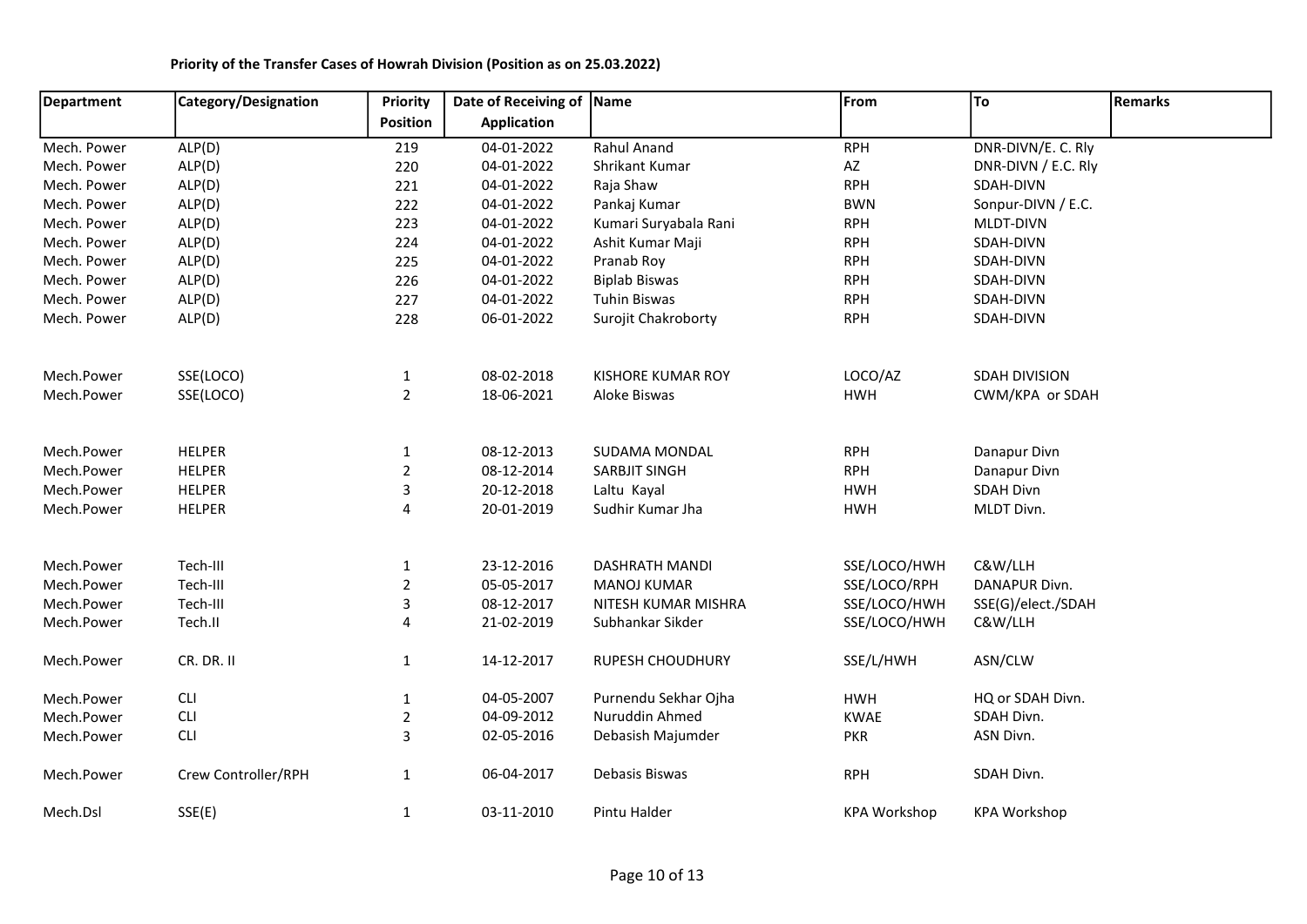## Department | Category/Designation | Priority Position Date of Receiving of Name Application Name **From** To Remarks Mech.Dsl SSE(E) 2 31-03-2012 Sujit Kumar Sarkar SSE(E)/HWH Dsl ShedAlipurduar Mech.Dsl SSE(E) 3 25-07-2016 KASHINATH GHOSH HWH/DSL SHED LLH WORKSHOP Mech.Dsl SSE(E) 4 24-11-2016 Amit Mondal BWN Dsl Shed Beliaghata Diesel Mech.Dsl SSE(E) 5 18-05-2018 Chitta Priya Majumdar BWN Dsl Shed Beliaghata Diesel Mech.Dsl SSE(E) 6 23-10-2018 Chitta Priya Majumdar BWN Dsl Shed KPA/LLH Workshop Mech.Dsl SSE(M) 1 14-05-2007 Dipak Kumar Dutta BWN Dsl Shed Beliaghata Diesel Mech.Dsl SSE(M) 2 31-08-2007 Bapi Das BMG Dsl Shed LLH or KPA Mech.Dsl SSE(M) 3 18-06-2013 Madan Mohan Ghar HWH Beliaghata Diesel Mech.(DSL) SSE(M) 68 12-06-2018 Ashish pal BWN Beliaghata Diesel Shed or HQ Mech.(DSL) SSE(M) 5 01-11-2018 Jibananda Sarkar BWN KPA Workshop/SDAH Mech.Dsl JE(E) 1 27-08-2013 Saikat Pramanik BWN Dsl Shed Andal Dsl Shed Mech.Dsl JE(E) 2 18-04-2018 Anup Majumdar BWN Dsl Shed BGA dsl shed/SDAH Mech.Dsl JE(M) 1 12-02-2015 Arnab Mondal BWN Dsl Shed BMF Factory BB&Beliaghata DSL Mech.Dsl JE(M) 1 12-02-2015 Arnab Mondal BWN Dsl Shed EMD Loco Factory, Dankuni Mech.Dsl JE(M) 2 09-07-2015 Harendra Yadav BWN Dsl Shed DLW/BSB Mech.Dsl JE(M) 3 01-06-2018 Kumar Gaurav BWN Dsl Shed KPA/worksohap Mech.Dsl JE(M) 4 27-11-2018 Angshuman Chanda HWH BMF Budge Budge Mech.Dsl JE(M) 5 03-12-2018 Samiran Biswan BWN Dsl Shed KPA/worksohap Mech.Dsl JE(M) 6 03-12-2018 Ranadhir Kundu BWN Dsl Shed KPA/worksohap Mech.Dsl Tech.II(E) 1 18-09-2018 DEVA ANAND PRASAD HWH DSL SHED C&W IN E.C.RLY Mech.Dsl Tech.III(E) 2 06-12-2018 Chanchal Kumar Pramanik HWH DSL SHED KPA/worksohap Mech.Dsl Tech.II(E) 3 02-01-2019 Bapi Das BWN Dsl Shed KPA/worksohap Mech.Dsl Tech.II(E) 4 02-01-2019 Wajed Ali BWN Dsl Shed KPA/worksohap Mech.Dsl Tech.II(E) 5 02-01-2019 Prahlad Saha BWN Dsl Shed KPA/worksohap Mech.Dsl Tech.II(E) 6 02-01-2019 Mamunur Rahman BWN Dsl Shed KPA/worksohap Mech.Dsl Tech.II(E) 7 02-01-2019 Pranab Kumar Halder BWN Dsl Shed KPA/worksohap Mech.Dsl Tech.II(E) 8 02-01-2019 Gopal Paul BWN Dsl Shed KPA/worksohap Mech.Dsl Tech.I(Welder) 9 02-01-2019 Arup Das BWN Dsl Shed KPA/worksohap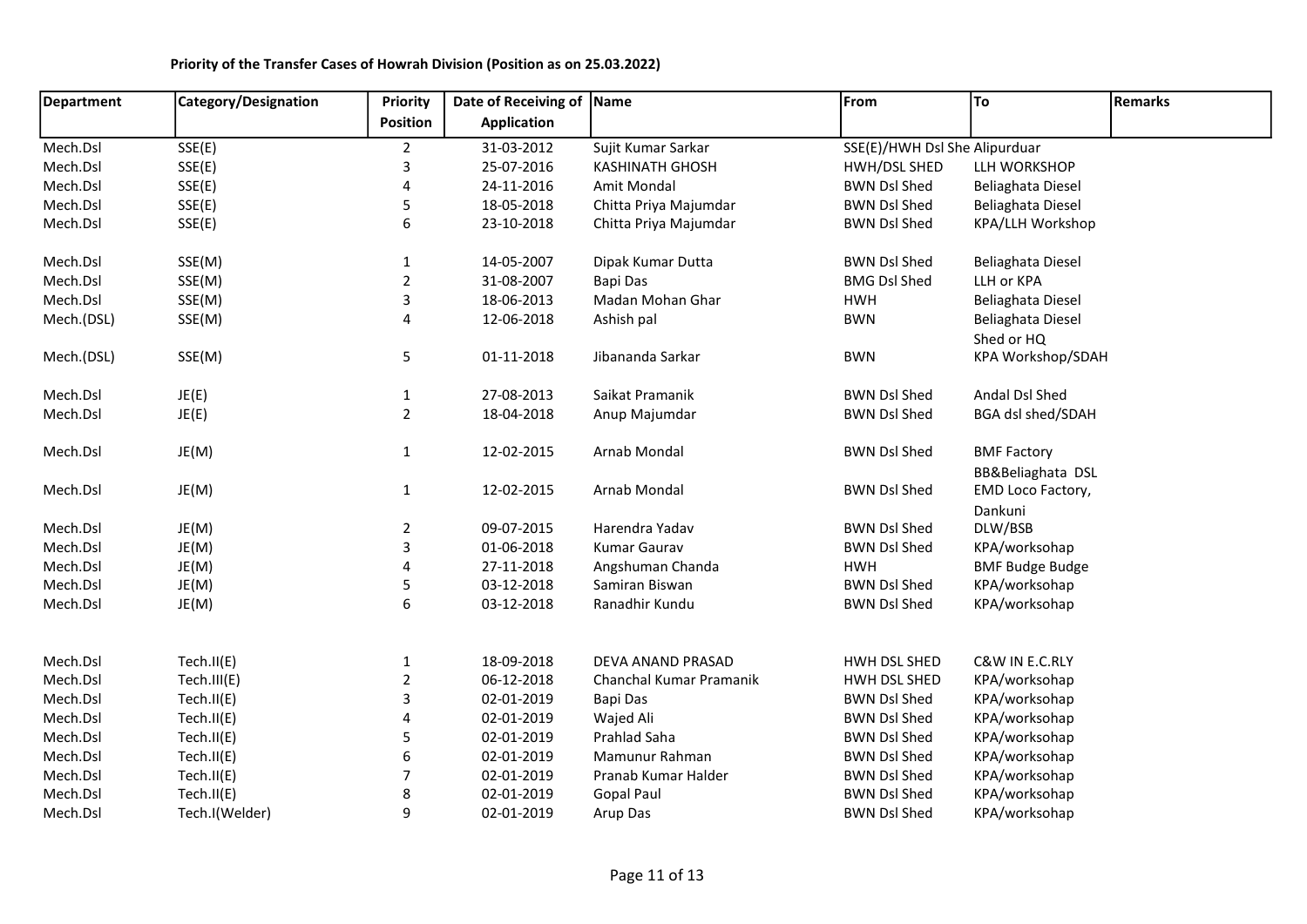| <b>Department</b> | Category/Designation      | <b>Priority</b>           | Date of Receiving of Name |                          | From                       | To                     | <b>Remarks</b> |
|-------------------|---------------------------|---------------------------|---------------------------|--------------------------|----------------------------|------------------------|----------------|
|                   |                           | Position                  | <b>Application</b>        |                          |                            |                        |                |
| Mech.Dsl          | Tech.III(E)               | 10                        | 27-03-2019                | Md. Afroz Alam           | <b>BWN Dsl Shed</b>        | <b>CLW</b>             |                |
| Mech.Dsl          | Tech.III(E)               | 11                        | 27-03-2019                | Dulal Goswami            | <b>BWN Dsl Shed</b>        | KPA/worksohap          |                |
| Mech.Dsl          | Tech.III(E)               | 12                        | 18-08-2020                | Moumita Mukherjee        | HWH DSL SHED               | SDAH                   |                |
| Mech.Dsl          | Tech-I(M)                 | $\mathbf{1}$              | 26.5.2016                 | Sintu Biswas             | Dsl Shed /BWN              | <b>KPA WORKSHOP</b>    |                |
| Mech.Dsl          | TECH.-III(M)              | $\mathbf 2$               | 26.5.2016                 | <b>VISWAJIT SEN</b>      | <b>BWN DSL SHED</b>        | <b>KPA WORKSHOP</b>    |                |
| Mech.Dsl          | $Tech-I(M)$               | $\ensuremath{\mathsf{3}}$ | 26.5.2016                 | <b>Bidhan Bala</b>       | <b>BWN Dsl Shed</b>        | <b>KPA WORKSHOP</b>    |                |
| Mech.Dsl          | $Tech-I(M)$               | 4                         | 10.2.2017                 | Kartick Ch. Mondal       | <b>BWN Dsl Shed</b>        | <b>KPA WORKSHOP</b>    |                |
| Mech.Dsl          | TECH.-III(M)              | 5                         | 16.2.2017                 | <b>SAMR GHOSH</b>        | <b>BWN DSL SHED</b>        | <b>KPA WORKSHOP</b>    |                |
| Mech.Dsl          | TECH.-II(M)               | 6                         | 08.3.2017                 | <b>BIPLAB KR. MANDAL</b> | SSE(D)/BMG                 | Chittaranjan           |                |
| Mech.Dsl          | Tech.III(M)               | $\overline{7}$            | 30-10-2018                | Sanjay Kumar Giri        | <b>BWN DSL SHED</b>        | LLH/WORKSHOP           |                |
| Mech.Dsl          | Tech.III(M)               | 8                         | 30-10-2018                | Pinaki Maity             | <b>BWN DSL SHED</b>        | LLH/WORKSHOP           |                |
| Mech.Dsl          | Tech.III(M)               | 9                         | 30-10-2018                | <b>Tanmoy Roy</b>        | <b>BWN DSL SHED</b>        | <b>KPA WORKSHOP</b>    |                |
| Mech.Dsl          | Tech.I(M)                 | $10\,$                    | 30-10-2018                | Govinda Sikdar           | <b>BWN DSL SHED</b>        | <b>KPA WORKSHOP</b>    |                |
| Mech.Dsl          | Tech.III(M)               | $11\,$                    | 02-12-2018                | <b>Biswajit Singh</b>    | <b>BWN DSL SHED</b>        | <b>KPA WORKSHOP</b>    |                |
| Mech.Dsl          | Tech.III(M)               | 21                        | 08-07-2021                | Sailen Adhikary          | <b>BWN DSL SHED</b>        | <b>KPA WORKSHOP</b>    |                |
| Mech.Dsl          | <b>KHALASI</b>            | $\mathbf{1}$              | 01-03-2017                | <b>SANJOY GAYEN</b>      | HWH DSL SHED               | Sonarpur EMU           |                |
|                   |                           |                           |                           |                          |                            | Carshed (TRS)          |                |
| Mech.Dsl          | KH.HELP. (M)/BMG DSL SHED | $\overline{2}$            | 02-03-2017                | PARIMAL SARKAR           | BMG DSL Shed/HW Kanchrapaa |                        |                |
| Mech.Dsl          | KH.HELP. (M)/BMG DSL SHED | 3                         | 31-03-2017                | <b>SUSHANT KUMAR ROY</b> | BMG DSL Shed/HW Kanchrapaa |                        |                |
| Mech.Dsl          | KH.HELP. (M)/HWH DSL SHED | 4                         | 12-01-2017                | <b>BIVAS ROY</b>         | HWH DSL SHED               | Kanchrapaa             |                |
| Mech.Dsl          | HELPER-II(M)/HWH DSL SHED | 5                         | 21-12-2017                | <b>BAISHAKHI BISWAS</b>  | HWH DSL SHED               | Kanchrapaa             |                |
| Mech.Dsl          | HELPER-II(M)/BWN DSL SHED | 6                         | 25-01-2018                | <b>BINAYENDRA GUPTA</b>  | <b>BWN DSL SHED</b>        | Kanchrapaa             |                |
| Mech.Dsl          | HELPER-II(M)/BWN DSL SHED | $\overline{7}$            | 25-01-2018                | PRASANTA DEBNATH         | <b>BWN DSL SHED</b>        | Kanchrapaa             |                |
| Mech.Dsl          | HELPER-II(M)/HWH DSL SHED | 8                         | 05-02-2018                | PRADIP TARAFDAR          | HWH DSL SHED               | Kanchrapaa             |                |
| Mech.Dsl          | HELPER-II(M)/BWN DSL SHED | 9                         | 25-03-2018                | Aniruddha Biswas         | <b>BWN DSL SHED</b>        | Kanchrapaa<br>Workshop |                |
| Mech.Dsl          | HELPER-II(M)/HWH DSL SHED | 10                        | 18-06-2018                | Gouranga Paul            | HWH DSL SHED               | Sealdah Division       |                |
| Mech.Dsl          | HELPER-II(M)              | 11                        | 10-12-2018                | Pijush Banerjee          | <b>BWN DSL SHED</b>        | LLH/WORKSHOP           |                |
| Mech.Dsl          | HELPER-II(M)              | 12                        | 10-12-2018                | Ashis Kumar Halder       | <b>BWN DSL SHED</b>        | Kanchrapaa<br>Workshop |                |